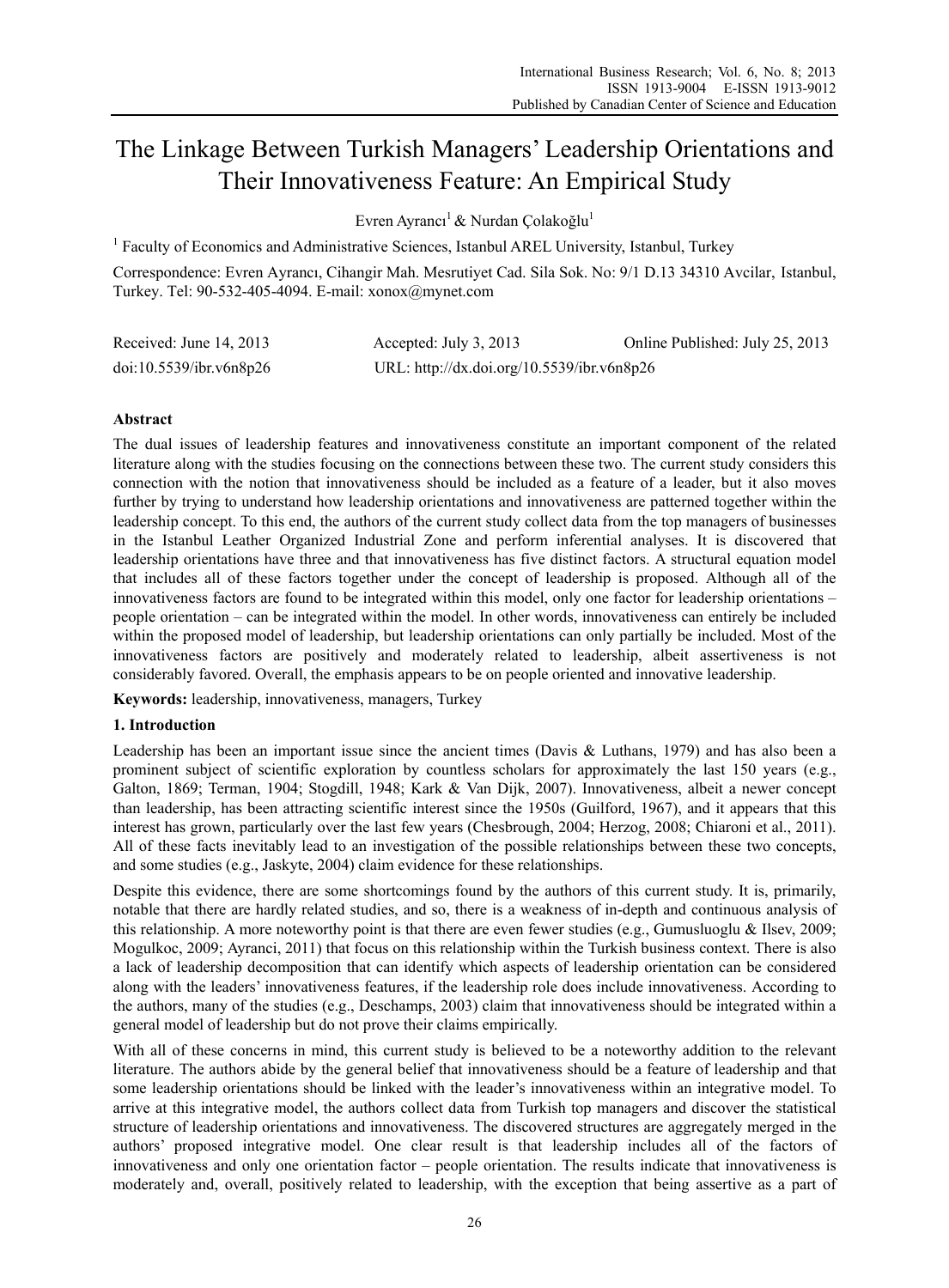innovativeness is not much preferred when leadership is in question.

#### **2. The Nexus between Innovativeness and Leadership**

Despite many different and challenging definitions of innovativeness, a common point appears to be the emphasis on *newness*, in other words, *unconventionality*. Innovativeness is generally perceived to be the capacity or capability that enables a new or unconventional way of thinking or behaving (Guilford, 1967; Gopalakrishnan & Damanpour, 1994; Ahmed, 1998) that may be used to solve problems (Wakefield, 1992), make distinctions among people (Riza, 2000), or sense what is wrong to develop original solutions (Torrance & Wu, 1981). This capacity or capability is generally represented using two viewpoints. The first viewpoint claims that uncovering innovativeness depends on an investigation into the results of the innovative actions (Damanpour, 1992; Wolfe, 1994). The second viewpoint accepts that innovativeness is not intended to emerge instantly; it is rather facilitated via a process. While some scholars (e.g., Rogers, 1983; Vecchio, 1988) provide a general consideration of the innovation process, others (Ahmed, 1998; Chesbrough, 2004) try to customize these steps according to the business context. The use of special applications including synectics (Nolan, 2003), meditation (Neale, 2006), and cognitive mapping (Swan & Newell, 1994) may also be considered for this process.

Because leadership is basically about choosing (Collins, 2001), calling (Chamberlain, 2004), equipping (Eden, 2001) and influencing (DuBrin, 1997) people to carry out the required duties to reach the desired goals (Staub, 1996; Ulrich et al., 1999), a leader is expected to benefit from innovativeness that is aimed towards people, duties, or potentially both (Bennis, 1997). Innovativeness may be used by the leader to gather people around the obvious or implied organizational purposes (Eyal & Kark, 2004) or it may be used in the leader's decision regarding what to do (Eigen & Siegel, 1989). Some scholars (e.g., Bennis, 1989; Howell & Higgins, 1990) move one step ahead and contend that leadership is actually about delivering newness and originality, a definition that makes innovativeness one of the main factors of leadership. This claim is evident in many studies, some of which should be explained.

The literature implies a broad division of these studies into two groups. The first group contends that innovativeness is a very strong ingredient in transformational leadership. Transformational leadership causes the leader's innovativeness to influence the workers, encouraging them to develop new ideas and solutions (Burpitt & Bigoness, 1997). This leadership style may be used to foster creativity at the organizational level (Hunt et al., 2004) and some agents can be used to create this creativity. Examples include incentives provided by the leader (Baer et al., 2003), the leaders' alteration of organizational rules (Amabile, 1998), the leader's facilitation of proactivity as an entrepreneur (Howell & Higgins, 1990), and the combination of organizational culture and alterations of the organizational rules for a proper institutionalization of innovativeness (Van de Ven, 1986). It also appears that organizational culture is more critical than other agents as evidenced by its popularity from other agents. There is sound evidence that organizational culture acts as a medium for the leadership-innovativeness connection, and it is posited that this connection is affected by the intensity of the organizational culture. In this sense, scholars (e.g., Farris, 1973; Sorensen, 2002) conclude that a solid organizational culture may weaken innovativeness and that leaders should show a moderate level of control over their organizational followers to relax the organizational culture and lead to innovativeness creation. Though transformational leadership is an area of focus, a few scholars (e.g., Van de Ven, 1986; Quinn, 1988) contend that other specific leadership styles (namely participative, democratized, supportive and collaborative) may also cover innovativeness.

The second group of studies does not emphasize transformational leadership but claims that innovativeness should be a part of the leadership role in general. Studies in this group suggest using the leader's emotional intelligence to facilitate innovativeness (Zhou & George, 2003; Suciu et al., 2010); link the leader's effectiveness with his/her encouragement of innovation through the use of his/her own innovativeness and social skills (Bossink, 2004); consider innovativeness and social skills to be two necessities for leadership capabilities (Crosby & Bryson, 2005); and emphasize how the leader's innovativeness combined with communication skills allows him/her to engage the workers in the business goals via increased organizational commitment (Deschamps, 2003). Some studies in this group claim that the leadership-innovativeness connection is more evident if marketing is considered. These studies (e.g., Jacoby, 1972) discover that opinion leadership is essential to encourage the innovativeness of the consumers.

Despite these studies, there appears to be a shortage of empirical evidence on the leadership-innovativeness relationship (Waldman & Bass, 1991). Some scholars believe that leadership style affects organizational innovativeness (Pierson, 1994) albeit some scholars claim that many other existing factors address innovativeness, which should empirically be explored (Waldman & Yammarino, 1999).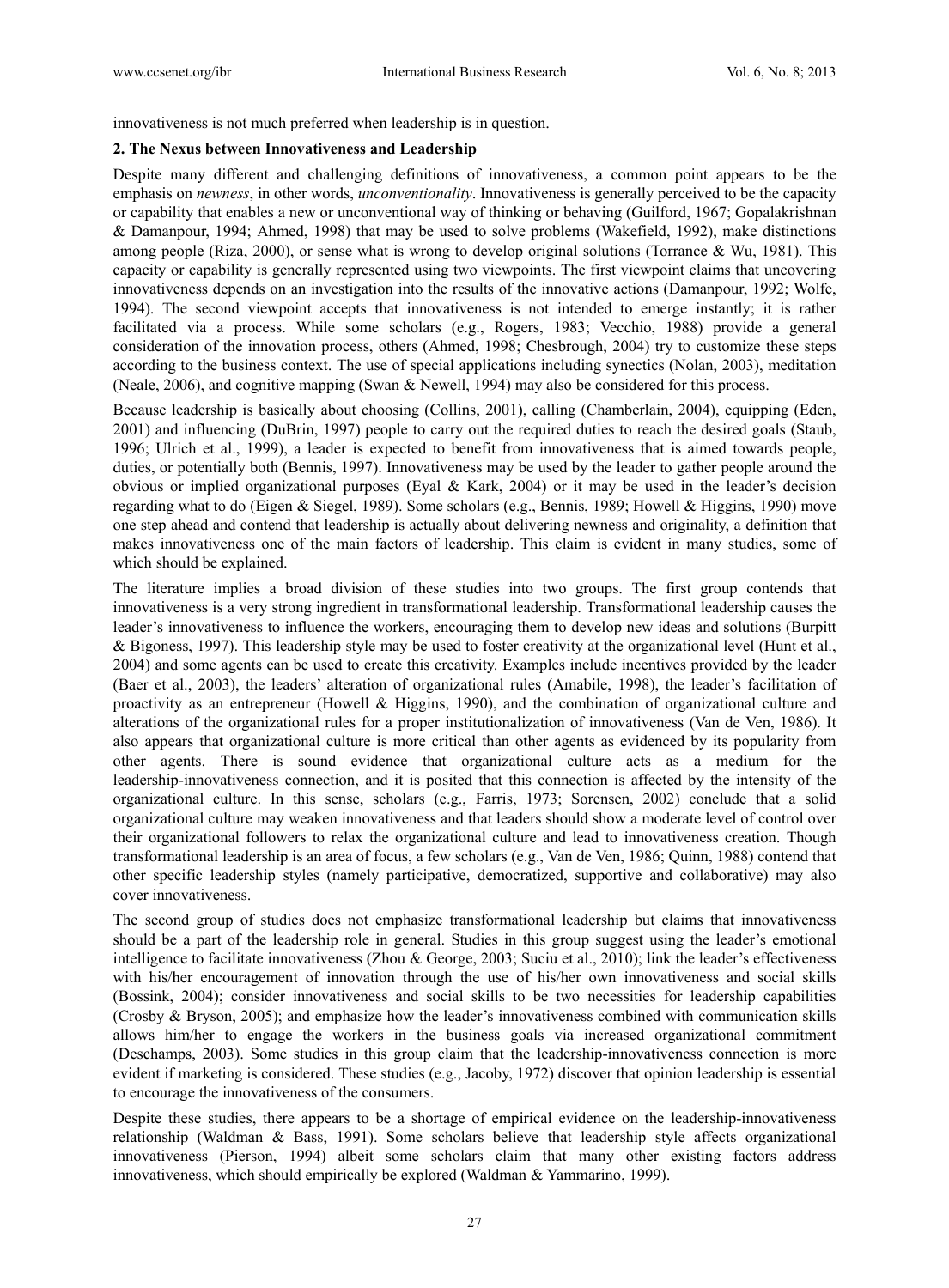## **3. Methodology**

The research, consistent with the aim of this study, aims to discover how leadership orientation and innovativeness are statistically structured and whether these structures can be merged under the concept of leadership. To achieve this aim, the authors facilitate from Luthans's (1995) leadership orientation items and also combine many items to measure innovativeness. These items include the ones prepared by Raudsepp and Hough (1977); Hurt et al. (1977); and Agarwal and Prasad (1998). As the authors cannot find any clear evidence of the exact use of these instruments in the Turkish context and as there is only one study (Ayranci, 2011) in the Turkish context that uses these instruments' items and explores their statistical structures, the authors determined to perform an explanatory factor analyses on the data gathered using the items from these instruments.

One top manager from each of the businesses in the Istanbul Leather Organized Industrial Zone participated in the research. There are 605 firms in this zone (Istanbul Leather Organized Industrial Zone, 2013), and to achieve a 5% error margin, and a 95% confidence level, size of the sample is found out to be 236. The authors chose to obtain data from the top managers of 250 businesses to compensate for potential incomplete or invalid data. The questionnaires include the items from the mentioned instruments and were administered by a professional firm. At the end of the application, nine questionnaires were excluded and the analyses were performed on data from 241 managers.

## *3.1 Limitations of the Research*

This research is limited to only one organized industrial zone in Istanbul, and therefore, generalizations regarding all the businesses in Istanbul or the entire country can not be made. This limitation is, in fact, the result of two other limitations, namely research budget and time. The use of self-reporting instruments may also be seen as another limitation as the participants may not directly and honestly provide opinions about theirselves. This limitation is also allowable according to the authors because the original instruments, which the items are taken from, are also self-reporting instruments.

|      |                                                                                         | <b>Style</b> | People<br>Orientation | Work<br>Orientation |
|------|-----------------------------------------------------------------------------------------|--------------|-----------------------|---------------------|
|      | <b>Factor's Cronbach's Alpha Value</b>                                                  | 0.905        | 0.857                 | 0.787               |
|      | <b>Overall Cronbach's Alpha Value</b>                                                   |              | 0.783                 |                     |
| (1)  | I make decisions about work issues.                                                     | 0.925        |                       |                     |
| (2)  | I want my methods to be used to solve particular problems.                              | 0.902        |                       |                     |
| (3)  | I want my subordinates to act as I request during business emergencies.                 | 0.883        |                       |                     |
| (4)  | I provide freedom up to a certain point to my subordinates.                             | 0.857        |                       |                     |
| (5)  | I usually support my subordinates' business ideas                                       | 0.736        |                       |                     |
| (6)  | I feel comfortable while giving some of my authority to my particular<br>subordinates.  | 0.683        |                       |                     |
| (7)  | I have patience for haziness and latencies in our work.                                 | 0.603        |                       |                     |
| (8)  | I generally prefer to act after I consult particular subordinates.                      | 0.595        |                       |                     |
| (9)  | I resolve any group conflicts arising among members of the business.                    |              | 0.932                 |                     |
| (10) | I express to my subordinates that they must be better than their rivals, as a<br>group. |              | 0.828                 |                     |
| (11) | I act as though I am representing all of my subordinates in the business.               |              | 0.801                 |                     |
| (12) | I trust my subordinates.                                                                |              | 0.785                 |                     |
| (13) | I want my subordinates to work more.                                                    |              |                       | 0.868               |
| (14) | I want my subordinates to work more enthusiastically.                                   |              |                       | 0.786               |
| (15) | I encourage my subordinates to be more productive by offering rewards.                  |              |                       | 0.743               |
| (16) | I want my subordinates to work faster.                                                  |              |                       | 0.687               |
| (17) | I encourage my subordinates to work over-time.                                          |              |                       | 0.642               |

Table 1. Explanatory factor and reliability analysis results for leadership orientations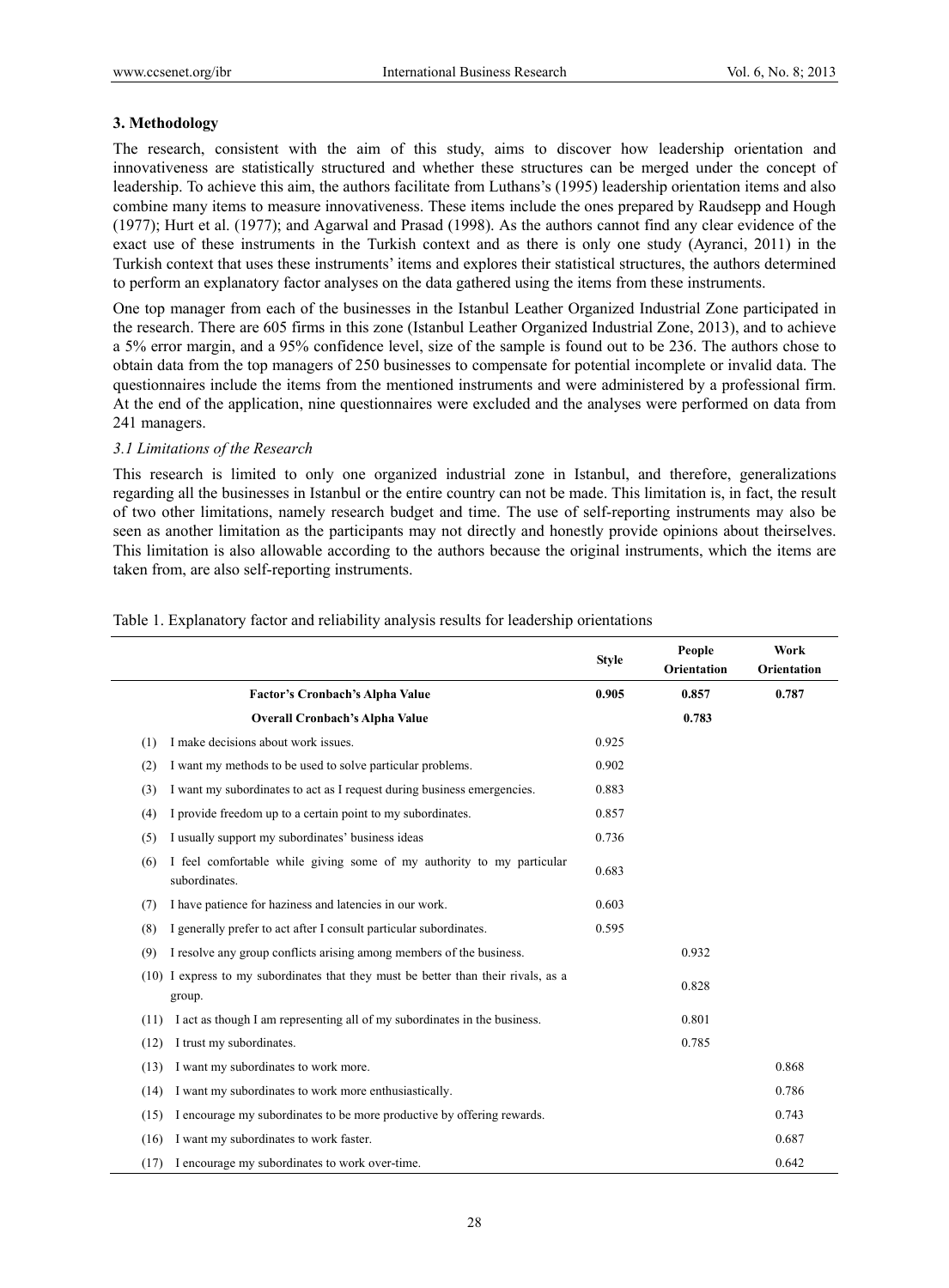## *3.2 Statistical Structures and Reliabilities of Leadership Orientation and Innovativeness*

The first step is to explore how the leadership orientation is statistically structured. To achieve this aim, the authors perform an explanatory factor analysis. The first result is that the data on leadership orientation are discovered to be suitable for factorization with a Kaiser-Meyer-Olkin (KMO) value of 0.729 and a statistically significant Bartlett's test value. There are three factors extracted, which can aggregately explain 63.46% of the overall variance. Table 1 presents the extracted factors, along with respective items and factor loadings. The table also shows the reliability analysis results.

The three extracted factors, revealed in Table 1, may be abridged as:

**Style:** This factor shows how the leader chooses to lead others. In this sense, style includes how the leader prefers to decide, act, provide authority to subordinates, consult subordinates, and manage work problems.

**People Orientation:** This factor is about the extent to which the leader focuses on the contentment of his or her subordinates and trusts them when considering the subordinates as a group.

**Work Orientation:** This factor uncovers how eager the leader is to get tasks done as well as the leader's desire for better productivity.

The authors continue with the explanatory factor analysis to find out the statistical pattern of the participants' innovativeness. The results indicate that the data belonging to innovativeness can be factorized (KMO: 0.694; Bartlett's test value is statistically significant). The emerging five factors can explain 64.23% of all variance overall. Table 2 includes the five factors, relevant items with factor loadings, and the outcomes of the reliability analysis.

|     |                                                                                               | <b>Assertiveness</b> | Flexibility | Creativity | <b>Rational</b><br>Problem-<br><b>Solving</b> | <b>Irrational</b><br>Problem-<br>Solving |
|-----|-----------------------------------------------------------------------------------------------|----------------------|-------------|------------|-----------------------------------------------|------------------------------------------|
|     | Factor's Cronbach's Alpha Value                                                               | 0.888                | 0.843       | 0.849      | 0.758                                         | 0.706                                    |
|     | <b>Overall Cronbach's Alpha Value</b>                                                         |                      |             | 0.687      |                                               |                                          |
| (1) | I favor acting in a fair way than having<br>other people's acceptance.                        | 0.851                |             |            |                                               |                                          |
| (2) | I don't respect people who cannot keep<br>their consistencies when facing hard<br>situations. | 0.818                |             |            |                                               |                                          |
| (3) | Self-respect is much more important<br>than other people's respect.                           | 0.754                |             |            |                                               |                                          |
| (4) | I like people who prioritize work more<br>than fun.                                           | 0.753                |             |            |                                               |                                          |
| (5) | I can reject benefits or amenities for the<br>sake of my goals.                               | 0.750                |             |            |                                               |                                          |
| (6) | I can persevere in searching for<br>solutions to very difficult problems.                     | 0.750                |             |            |                                               |                                          |
| (7) | I believe that success is the result of<br>hard work.                                         | 0.693                |             |            |                                               |                                          |
| (8) | I have the best ideas when I am relaxed.                                                      |                      | 0.801       |            |                                               |                                          |
| (9) | I think that continuously pursuing<br>perfection is not a wise action.                        |                      | 0.781       |            |                                               |                                          |

#### Table 2. Explanatory factor and reliability analysis results for innovativeness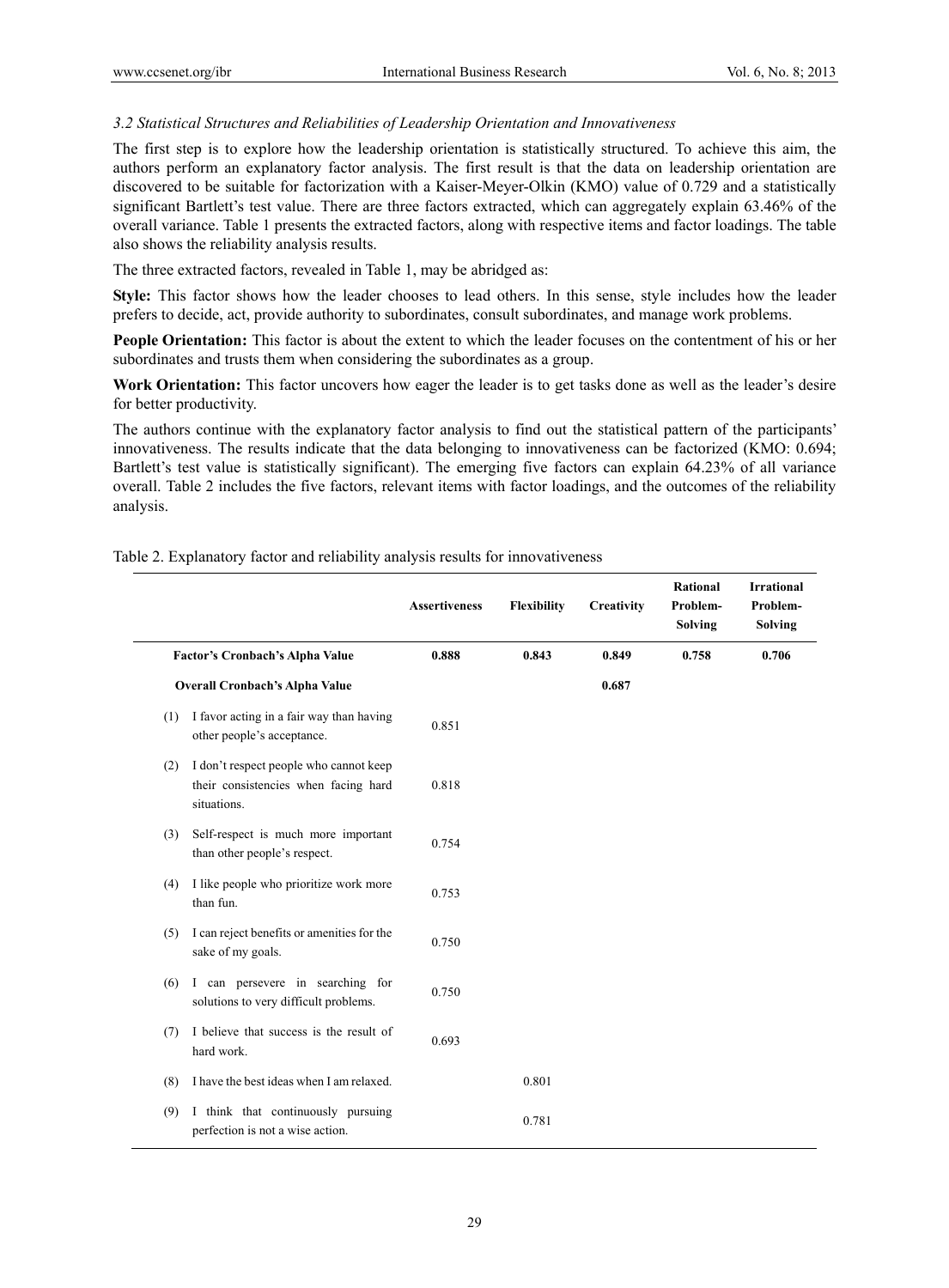|      | (10) Sometimes asking wrong questions<br>leads to problems to find right answers.                    | 0.777 |       |       |       |
|------|------------------------------------------------------------------------------------------------------|-------|-------|-------|-------|
|      | (11) I can sometimes quickly solve<br>problems.                                                      | 0.763 |       |       |       |
|      | (12) Many people have problems because<br>of taking events or other matters too<br>seriously.        | 0.738 |       |       |       |
|      | (13) I believe that I can bring about a<br>positive change to humanity.                              |       | 0.887 |       |       |
|      | (14) I sometimes act in an unconventional<br>way that surprises people in many<br>social situations. |       | 0.853 |       |       |
|      | (15) My dreams cause my mind to arrive at<br>many thoughts and projects.                             |       | 0.828 |       |       |
|      | (16) I like having new ideas rather than<br>using other people's ideas.                              |       | 0.678 |       |       |
|      | (17) I believe that the most appropriate<br>method to solve problems is to move<br>pace by pace.     |       |       | 0.855 |       |
|      | (18) I work systematically when I get and<br>process information.                                    |       |       | 0.748 |       |
|      | (19) I make sure that I always perform the<br>right actions in the process of problem<br>solving.    |       |       | 0.726 |       |
|      | (20) Everything must be in order and<br>everything must in its appropriate<br>place.                 |       |       | 0.650 |       |
|      | (21) It is amendable to ask questions,<br>which lack absolute answers.                               |       |       |       | 0.750 |
|      | (22) Hunches are reliable guides when<br>solving problems.                                           |       |       |       | 0.711 |
| (23) | When I strive to solve a problem, I<br>also consult my hunches, and my<br>instincts.                 |       |       |       | 0.711 |
| (24) | I can deal with a problem that I do not<br>fully understand yet.                                     |       |       |       | 0.706 |

The five innovativeness factors seen in Table 2 can be briefly summarized as follows:

**Assertiveness:** This factor shows how determined the person is to reach specific goals through hard work at the expense of fun, comfort, benefits, and the approval of others if necessary.

**Flexibility:** This factor includes quick problem solving via flexible thinking and the acceptance of imperfection.

**Creativity:** This factor notes how much the person is eager to bring novelty, originality and difference.

**Rational Problem-Solving:** This factor includes using a systematic approach to solve problems.

**Irrational Problem-Solving:** This factor emphasizes the use of hunches, foresight, and the subconscious to solve problems.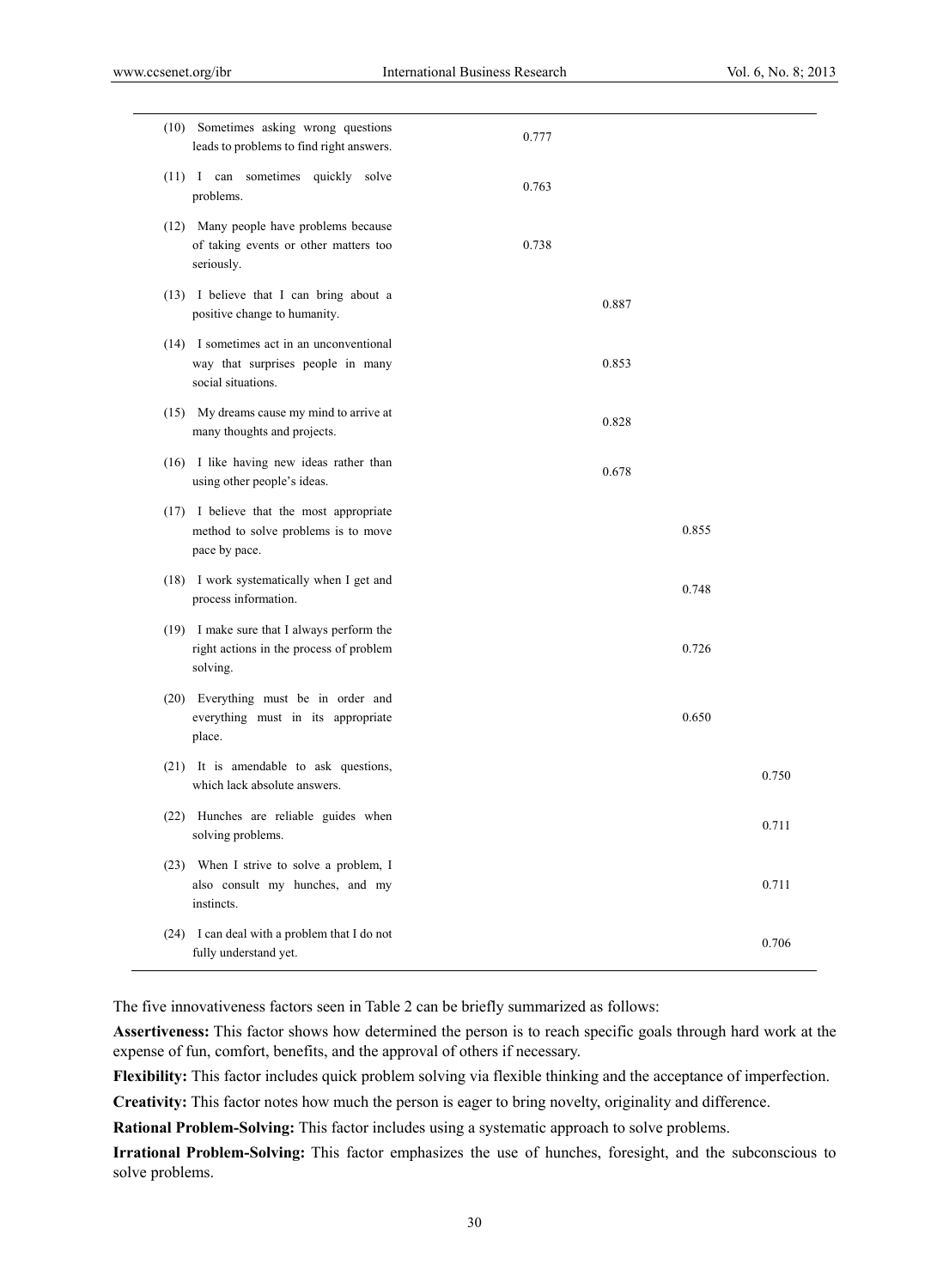## *3.3 The Merger of Leadership Orientation and the Leaders' Innovativeness within the Leadership Concept*

For the final step, the authors are curious to understand whether the leadership concept includes the combination of leadership orientation and the leader's innovativeness. This question is evaluated through the use of Structural Equation Modeling (SEM). The authors' proposed model is in Figure 1.

An evaluation of the merged model in Figure 1 indicates that the overall model is fairly realistic when the fit indices of the model are compared with the limits that are suggested in the literature (Schermelleh-Engel et al., 2003; Sivo et al., 2006; Hooper et al., 2008). Table 3 shows the relevant information.

| <b>Fit Indices</b>                                                                          | <b>Fit Indices Values</b> |
|---------------------------------------------------------------------------------------------|---------------------------|
| <b>Expected Cross-Validation Index</b>                                                      |                           |
| (The index value is 7.145 for the saturated model and 38.278 for the independence<br>model) | 11.173                    |
| Root Mean Square Error of Approximation                                                     | 0.0968                    |
| Comparative Fit Index                                                                       | 0.828                     |
| Normed Fit Index                                                                            | 0.758                     |
| Non-Normed Fit Index                                                                        | 0.817                     |
| Parsimony Normed Fit Index                                                                  | 0.713                     |
| Incremental Fit Index                                                                       | 0.829                     |
| Relative Fit Index                                                                          | 0.743                     |
| Goodness of Fit Index                                                                       | 0.692                     |
| Adjusted Goodness of Fit Index                                                              | 0.656                     |
| Parsimony Goodness of Fit Index                                                             | 0.620                     |
| <b>Standardized RMR</b>                                                                     | 0.0824                    |

Table 3. The merged model's fit indices

Although the proposed merged model in Figure 1 appears to be realistic, there are some problematic relationships. The t-values in the merged model, in Figure 2, pinpoint that two of the leadership orientation factors, namely style ( $t_{0.05}=0.80$ ) and work orientation ( $t_{0.05}=1.15$ ), are not statistically related to the leadership concept in this model. An interesting fact is that all of the innovativeness factors are successfully merged within the concept of leadership in statistical terms.

The authors are also interested in the relationships between the factors. The correlations, presented in Table 4, point out the weak relationships overall. There are, however, some key findings from Table 4. It appears that people orientation is moderately and positively related to leadership (0.313). All of the factors of innovation except assertiveness are also moderately and positively related to leadership. It is striking that flexibility (0.434), creativity (0.510) and rational problem solving (0.481) are more powerfully related to leadership than irrational problem solving (0.240). These results suggest that innovation is considered to be beneficial for leadership and assertiveness; in other words, making many sacrifices to reach specific goals is not much favored. The participants also do not emphasize irrationality while solving problems as leaders and insist on considering their followers to be leaders.

#### **4. Conclusion and Recommendations**

Today's ever-changing world emphasizes competition and thus necessitates novelty, creativity, flexible thinking, and a powerful ability to solve problems; these factors can all be clustered together under the umbrella of innovativeness. In other words, innovativeness can be perceived as the key to survival and sustainable success. It is not solely innovativeness that should be glorified in this current era; the changes in many contexts also require leadership. This reality raises another necessity – the need for proper leadership.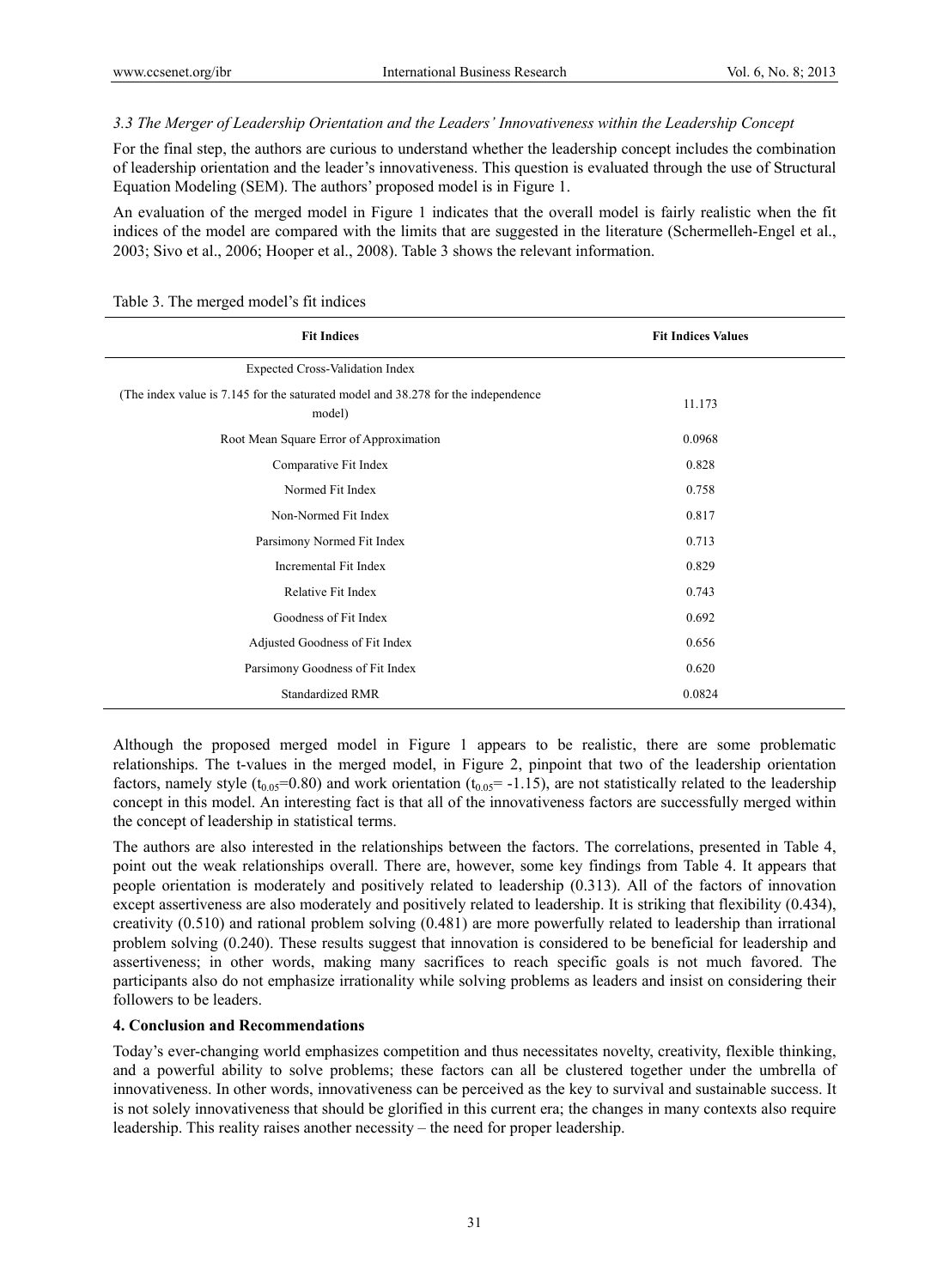

Figure 1. The merged model of leadership orientation and innovativeness

LEADERSH: Leadership; STYLE: Leadership Style (Leadership Orientation); PEOPLE\_O: People Orientation (Leadership Orientation); WORK ORI: Work Orientation (Leadership Orientation); ASSERTIV: Assertiveness (Innovativeness); FLEXIBIL: Flexibility (Innovativeness); CREATIVI: Creativity (Innovativeness); RAT\_PROB: Rational Problem Solving (Innovativeness); IRRAT\_PR: Irrational Problem Solving (Innovativeness). The numbers in the boxes represent the order of the items in Tables 1 and 2.

Being conscious of these facts, the authors of the current study were motivated to investigate leadership and innovativeness. These two concepts are considered together for three reasons. As mentioned earlier, leadership is thought to bring newness and originality; it is also about deciding how to manage changes and emerging situations. This management ability is related to innovativeness in the literature. However, the deficiency of the related empirical studies is a significant gap and the authors performed this study to partially fill in this gap. The authors also consider that change can best be addressed if leadership gains flexibility through the inclusion of innovativeness. Finally, the authors desire to discover which leadership orientations are related to innovativeness.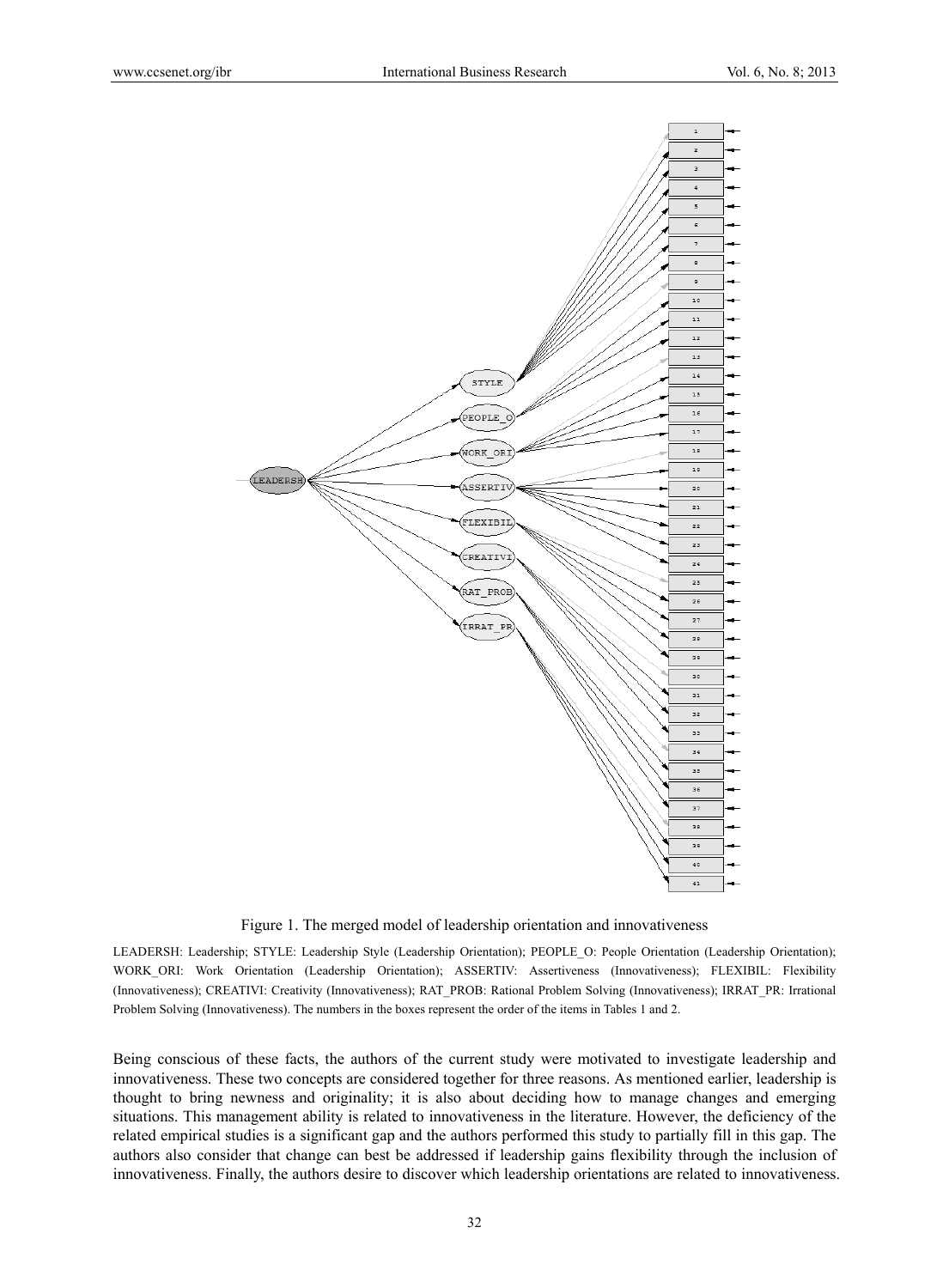In other words, the authors want to discover how leadership can be structured if leadership orientation and innovativeness are considered together.

With these goals in mind, the authors propose a model of leadership that includes leadership orientation and innovativeness factors. According to the preliminary results, leadership orientations are grouped into three factors - style, people orientation and work orientation. Innovativeness depends on five factors, namely assertiveness, flexibility, creativity, and rational and irrational problem solving. The model including all of these

factors is found to be fairly realistic; however, two leadership orientation factors-style and work orientation-fail to show a relationship to leadership in this model. This result indicates that leadership includes innovativeness

Table 4. Correlation matrix of the factors

|                      |              |                       | Work<br>Orientation | <b>Assertiveness</b> | Flexibility | Creativity | Rational       | <b>Irrational</b> |                   |
|----------------------|--------------|-----------------------|---------------------|----------------------|-------------|------------|----------------|-------------------|-------------------|
|                      | <b>Style</b> | People<br>Orientation |                     |                      |             |            | Problem        | Problem           | <b>Leadership</b> |
|                      |              |                       |                     |                      |             |            | <b>Solving</b> | <b>Solving</b>    |                   |
| le                   | 1.000        |                       |                     |                      |             |            |                |                   |                   |
| People               |              |                       |                     |                      |             |            |                |                   |                   |
| Orientation          | 0.022        | 1.000                 |                     |                      |             |            |                |                   |                   |
| Work                 |              |                       |                     |                      |             |            |                |                   |                   |
| Orientation          | $-0.008$     | $-0.034$              | 1.000               |                      |             |            |                |                   |                   |
| <b>Assertiveness</b> | $-0.028$     | $-0.122$              | 0.043               | 1.000                |             |            |                |                   |                   |
| Flexibility          | 0.031        | 0.136                 | $-0.048$            | $-0.169$             | 1.000       |            |                |                   |                   |
| Creativity           | 0.037        | 0.159                 | $-0.056$            | $-0.199$             | 0.221       | 1.000      |                |                   |                   |
| Rational             |              |                       |                     |                      |             |            |                |                   |                   |
| Problem              | 0.035        | 0.150                 | $-0.053$            | $-0.188$             | 0.209       | 0.245      | 1.000          |                   |                   |
| <b>Solving</b>       |              |                       |                     |                      |             |            |                |                   |                   |
| <b>Irrational</b>    |              |                       |                     |                      |             |            |                |                   |                   |
| Problem              | 0.017        | 0.075                 | $-0.026$            | $-0.094$             | 0.104       | 0.122      | 0.116          | 1.000             |                   |
| <b>Solving</b>       |              |                       |                     |                      |             |            |                |                   |                   |
|                      |              |                       |                     |                      |             |            |                |                   |                   |
| <b>Leadership</b>    | 0.072        | 0.313                 | $-0.109$            | $-0.390$             | 0.434       | 0.510      | 0.481          | 0.240             | 1.000             |
|                      |              |                       |                     |                      |             |            |                |                   |                   |

and people orientation according to the proposed model. Inferring from the relationships among the factors, innovativeness and leadership are found to be glorified together and people orientation is a considered a matter for leadership.

The authors believe that the achieved result is in conformity with the literature. Many studies claim that innovativeness is a feature of the leader, and some even posit that innovativeness is a vital source of leadership. The proposed model tested in the current study acknowledges the outcomes of the relevant studies. Another noteworthy result is that only the people orientation feature is related to leadership when innovativeness and leadership orientations are both considered within the leadership model. As the literature notes, effective leaders should not solely benefit from their innovativeness but should also use their social skills; in other words, they should appeal to their followers. The literature's focus on people and the omission of other leadership orientation factors in this research, except for people orientation, suggests that this result confirms the relevant literature as well.

Some recommendations may be made at this point. Future studies may add other leadership features aside from leadership orientation and innovativeness in their models. Interactions among these features could also be an interesting subject for exploration. As the changes in today's context require situational factors to be considered, changes or change requirements in the innovativeness and leadership orientations can also be explored within the contingency approach. Issue of culture including cultural changes, culture's effects and acculturation can also be considered in relation to leaders' innovativeness and orientation.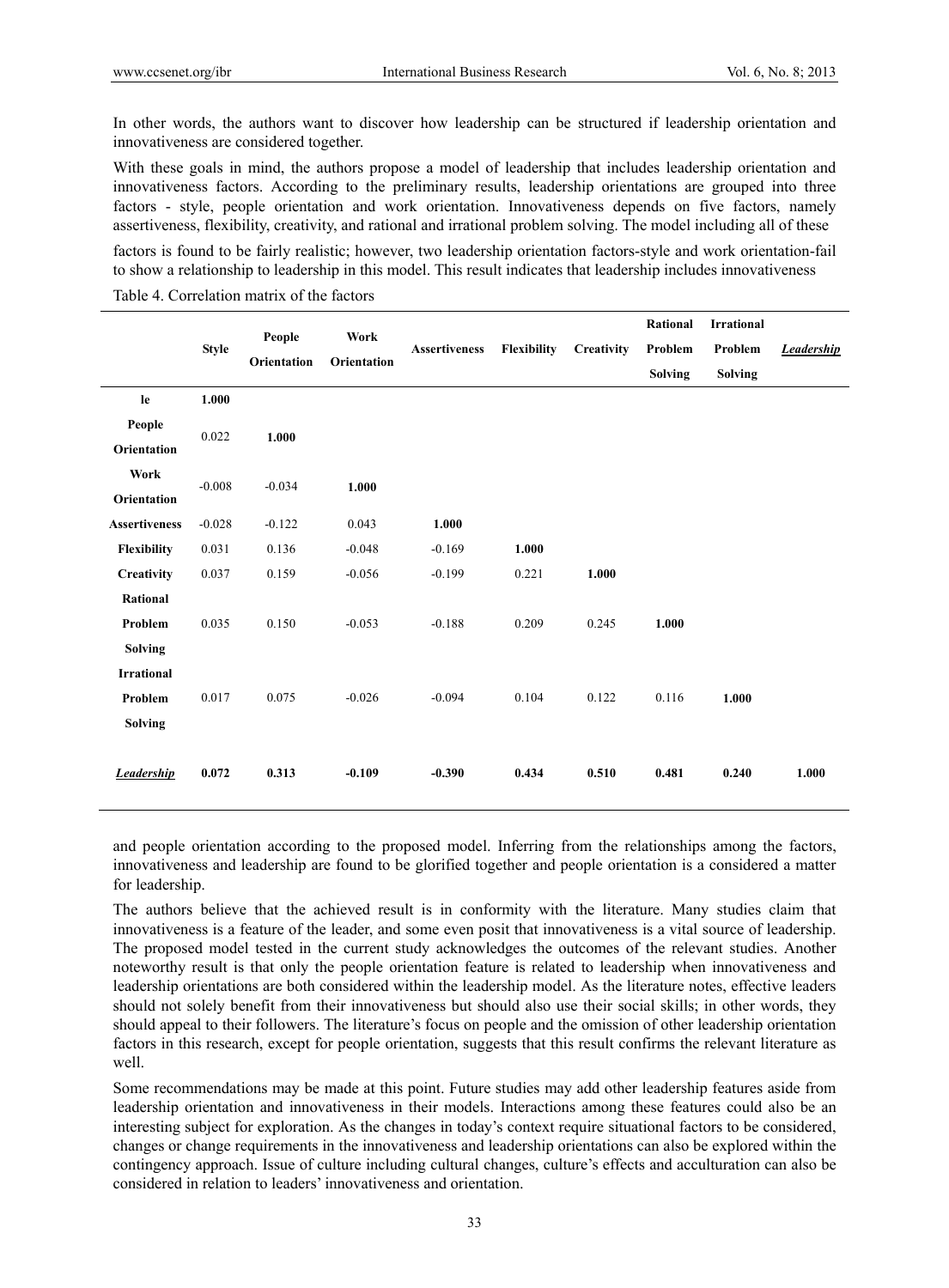

Figure 2. The t-Values of the relationships in the merged model

Note: The abbreviations are given in Figure 1.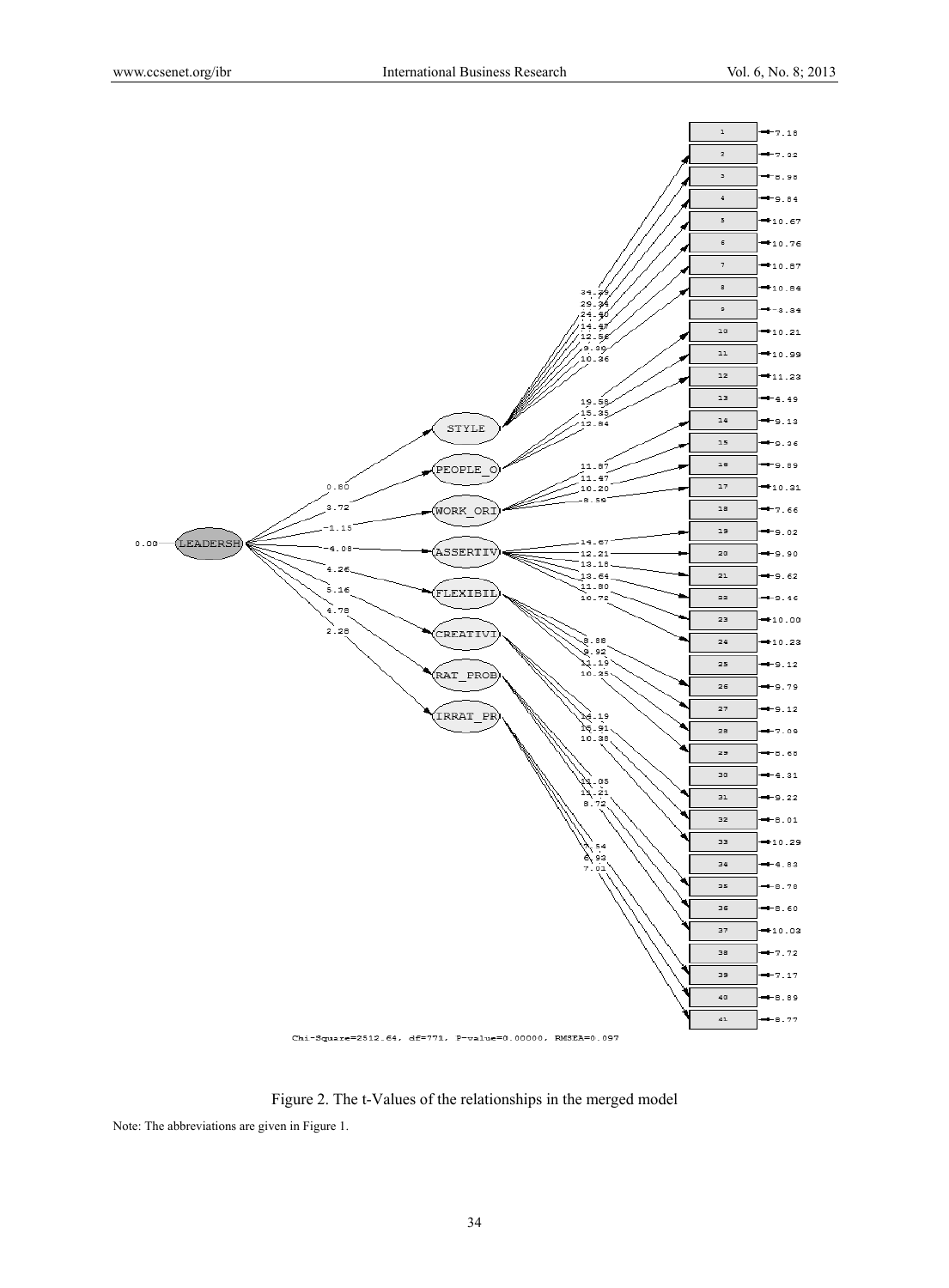#### **References**

- Agarwal, R., & Prasad, J. (1998). A conceptual and operational definition of personal innovativeness in the domain of information technology. *Information Systems Research*, *9*(2), 204-215. http://dx.doi.org/10.1287/isre.9.2.204
- Ahmed, P. K. (1998). Culture and climate for innovation. *European Journal of Innovation Management*, *1*(1), 30-43. http://dx.doi.org/10.1108/14601069810199131
- Amabile, T. M. (1998). How to kill creativity. *Harvard Business Review*, *76*(5), 76-87.
- Ayranci, E. (2011). A research on the relationship between leadership orientations and the innovativeness of owner-managers in Turkish businesses. *Journal of Management and Strategy*, *2*(1), 48-59. http://dx.doi.org/10.5430/jms.v2n1p48
- Baer, M., Oldham, G. R., & Cummings, A. (2003). Rewarding creativity: When does it really matter? *Leadership Quarterly*, *14*(4-5), 569-586. http://dx.doi.org/10.1016/S1048-9843(03)00052-3
- Bennis, W. G. (1989). *On becoming a leader.* New York: Addison-Wesley Publishing Company.
- Bennis, W. G. (1997). *Managing people is like herding cats*. Provo: Executive Excellence Publishing.
- Bossink, B. A. G. (2004). Effectiveness of innovation leadership styles: A manager's influence on ecological innovation in construction projects. *Construction Innovation: Information, Process, Management*, *4*(4), 211-228. http://dx.doi.org/10.1191/1471417504ci079oa
- Burpitt, W. J., & Bigoness, W. J. (1997). Leadership and innovation among teams: The impact of empowerment. *Small Group Research*, *28*(3), 414-423. http://dx.doi.org/10.1177/1046496497283005
- Chamberlain, G. L. (2004). The evolution of business as a Christian calling. *Review of Business*, *25*(1), 27-36.
- Chesbrough, H. (2004). Managing open innovation. *Research in Technology Management*, *47*(1), 23-26.
- Chiaroni, D., Chiesa, V., & Frattini, F. (2011). The open innovation journey: How firms dynamically implement the emerging innovation management paradigm. *Technovation*, *31*(1), 34-43. http://dx.doi.org/10.1016/j.technovation.2009.08.007
- Collins, J. (2001). *Good to great: Why some companies make the leap…and others don't*. New York: Harper Business.
- Crosby, B. C., & Bryson, J. M. (2005). A leadership framework for cross-sector collaboration. *Public Management Review*, *7*(2), 177-201. http://dx.doi.org/10.1080/14719030500090519
- Damanpour, F. (1992). Organizational size and innovation. *Organization Studies*, *13*, 375-402. http://dx.doi.org/10.1177/017084069201300304
- Davis, T. R. V., & Luthans, F. (1979). Leadership reexamined: A behavioral approach. *Academy of Management Review*, *4*(2), 237-248. http://dx.doi.org/10.2307/257777
- Deschamps, J. P. (2003). Innovation and leadership. In L. V. Shavinina (Ed.), *The international handbook on innovation* (pp. 815-834). Oxford: Elsevier Science Ltd. http://dx.doi.org/10.1016/B978-008044198-6/50056-5
- DuBrin, A. J. (1997). *10 minute guide to effective leadership*. New York: Macmillan Spectrum/Alpha Books.
- Eden, D. (2001). Means efficacy: External sources of general and specific subjective efficacy. In M. Erez, U. Kleinbeck, & H. Thierry (Eds.), *Work motivation in the context of a globalizing economy* (pp. 65-77). Mahwah, NJ: Lawrence Erlbaum Associates.
- Eigen, L. D., & Siegel, J. P. (1989). *The manager's book of quotations*. New York: Amacom.
- Eyal, O., & Kark, R. (2004). How do transformational leaders transform organizations? A study of the relationship between leadership and entrepreneurship. *Leadership Policy in Schools*, *3*(3), 211-235. http://dx.doi.org/10.1080/15700760490503715
- Farris, G. F. (1973). Technical supervisor: Beyond the Peter Principle. *Technology Review*, *75*(5), 26-33.
- Galton, F. (1869). *Hereditary genius*. London: Macmillan. http://dx.doi.org/10.1037/13474-000
- Gopalakrishnan, S., & Damanpour, F. (1994). Patterns of generation and adoption of innovation in organizations: Contingency models of innovation attributes. *Journal of Engineering Technology Management*, *11*, 95-116. http://dx.doi.org/10.1016/0923-4748(94)90001-9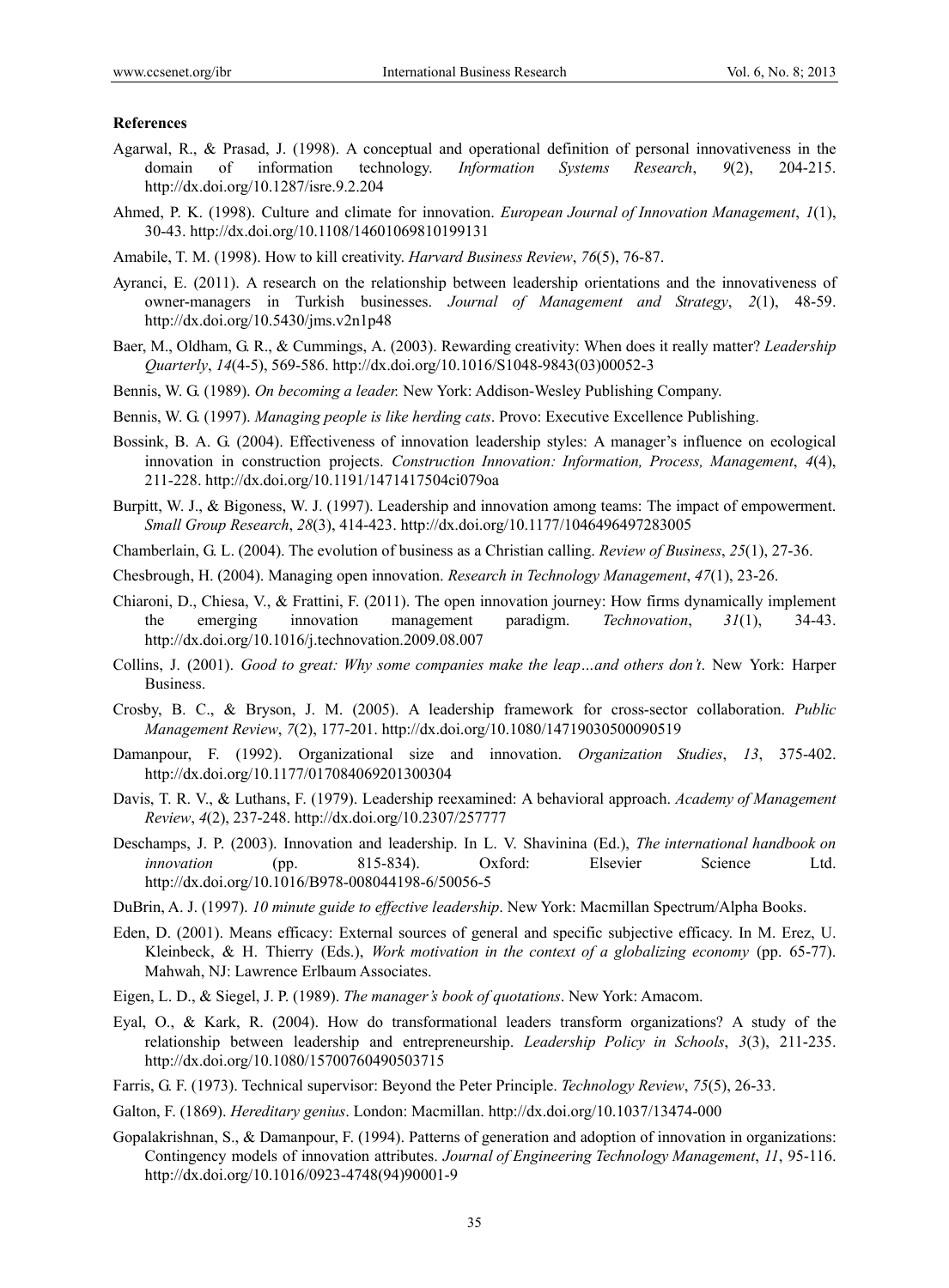- Guilford, J. P. (1967). Creativity: Yesterday, today and tomorrow. *Journal of Creative Behavior*, *1*(1), 3-14. http://dx.doi.org/10.1002/j.2162-6057.1967.tb00002.x
- Gumusluoglu, L., & Ilsev, A. (2009). Transformational leadership, creativity, and organizational innovation. *Journal of Business Research*, *62*(4), 461-473. http://dx.doi.org/10.1016/j.jbusres.2007.07.032
- Herzog, P. (2008). *Open and closed innovation: Different cultures for different strategies*. Wiesbaden: GWV Fachverlage GmbH.
- Hooper, D., Coughlan, J., & Mullen, M. R. (2008). Structural equation modeling: Guidelines for determining model fit. *Electronic Journal of Business Research Methods*, *6*(1), 53-60.
- Howell, J. M., & Higgins, C. A. (1990). Champions of technological innovation. *Administration Science Quarterly*, *3*, 317-341. http://dx.doi.org/10.2307/2393393
- Hunt, J. G. J., Stelluto, G. E., & Hooijberg, R. (2004). Toward new-wave organization creativity: Beyond romance and analogy in the relationship between orchestra-conductor leadership and musician creativity. *Leadership Quarterly*, *15*(1), 145-162. http://dx.doi.org/10.1016/j.leaqua.2003.12.009
- Hurt, H. T., Joseph, K., & Cook, C. D. (1977). Scales for the measurement of innovativeness. *Human Community Research*, *4*(1), 58-65. http://dx.doi.org/10.1111/j.1468-2958.1977.tb00597.x
- Istanbul Leather Organized Industrial Zone. (2013). *Istanbul leather organized industrial zone, list of the zone's firms*. Retrieved May, 2, 2013, from http://www.ideriosb.org.tr/firma-rehberi?title=&page=12
- Jacoby, J. (1972). Opinion leadership and innovativeness: Overlap and validity. In M. Venkatesan (Ed.), *SV-Proceedings of the Third Annual Conference of the Association for Consumer Research (pp. 632-649).* Chicago: Association for Consumer Research.
- Jaskyte, K. (2004). Transformational leadership, organizational culture, and innovativeness in nonprofit organizations. *Nonprofit Management and Leadership, 2*(15), 153-168. http://dx.doi.org/10.1002/nml.59
- Kark, R., & Van Dijk, D. (2007). Motivation to lead motivation to follow: The role of the self-regulatory focus in leadership processes. *Academy of Management Review*, *32*(2), 500-528. http://dx.doi.org/10.5465/AMR.2007.24351846
- Luthans, F. (1995). *Organizational behavior* (7th ed.). New York: McGraw-Hill Inc.
- Mogulkoc, K. G. (2009). *The determination of creativity levels and leadership styles of executive nurses* (in Turkish). Unpublished master's thesis, Halic University.
- Neale, M. I. (2006). *Mindfulness meditation: An integration of perspectives from Buddhism, science and clinical psychology.* Unpublished dissertation, California Institute of Integral Studies.
- Nolan, V. (2003). Whatever happened to Synectics? *Creativity and Innovation Management, 12*, 24-27. http://dx.doi.org/10.1111/1467-8691.00264
- Pierson, J. L. (1994). *Leadership that leads to innovation in nonprofit human service organizations.* Unpublished dissertation, University of Maryland.
- Quinn, R. E. (1988). *Beyond Rational Management: Mastering the Paradoxes and Competing Demands of High Performance*. San Francisco: Jossey-Bass.
- Raudsepp, E., & Hough, G. P. (1977). *Creative growth games*. New York: Jave Publications.
- Riza, E. T. (2000). How to stimulate the creativity of children and adults? *Education Lifetime Journal*, *68*, 5-12.
- Rogers, E. (1983). *Diffusion of innovations*. New York: Free Press.
- Schermelleh-Engel, K., Moosbrugger, H., & Müller, H. (2003). Evaluating the fit of structural equation models: tests of significance and descriptive goodness-of-fit measures. *Methods of Psychological Research Online*, *8*(2), 23-74.
- Sivo, S. A., Fan, X., Witta, E. L., & Willse, J. T. (2006). The search for "optimal" cutoff properties: Fit index criteria in structural equation modeling. *The Journal of Experimental Education, 74*(3), 267-288. http://dx.doi.org/10.3200/JEXE.74.3.267-288
- Sorensen, J. B. (2002). The strength of corporate culture and the reliability of firm performance. *Administrative Science Quarterly*, *47*(1), 70-91. http://dx.doi.org/10.2307/3094891
- Staub, R. E. (1996). *The heart of leadership: 12 practices of courageous leaders*. Provo: Executive Excellence Publications.